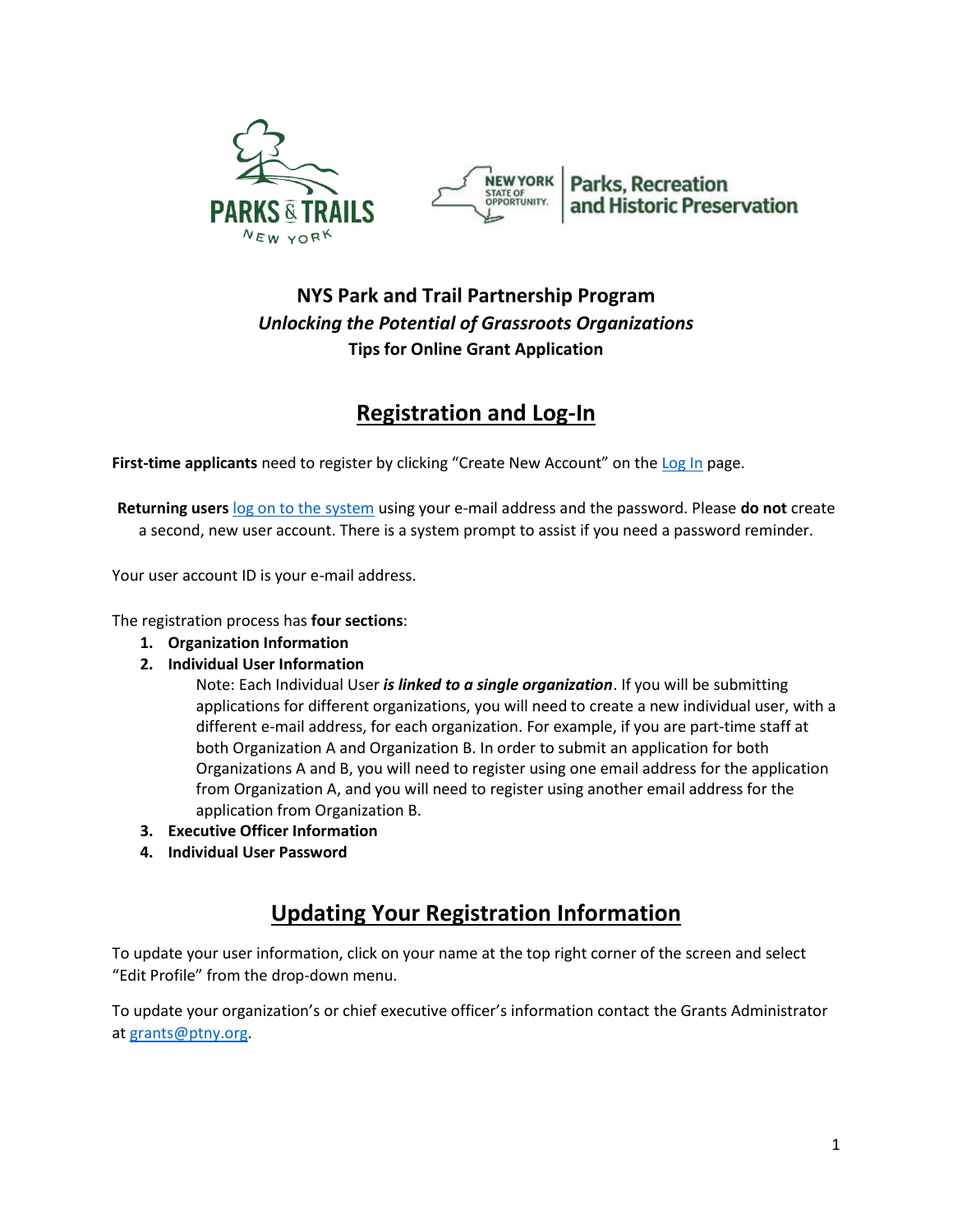# **The Application Page**

After you have registered, you will be directed to the Application Page. On the left side of the screen, you will see "Request" and two options underneath:

- **Dashboard – (Application Status Page)** This screen is your **homepage** where you can check the status of your grants. This page will display the form you just completed, the status of the form, and the next form in the process.
- **Apply – (Application Page)** This screen lists the **available grants** and is the portal to apply.

Note: Some users find it helpful to **bookmark the application** page for easy future access.

### **Applying for a Grant**

- Apply for a grant by clicking "**Apply**" in the menu at the left side of the screen.
- Manage your grant application by clicking "**Dashboard**" in the menu at the left side of the screen.
- The **Application Status Page** provides information regarding the status of open grant applications. From this page, you can **download completed application forms** and see the status of an application form you have submitted. If you have saved but not submitted an application form, you must access the form on this page to complete and submit the form.
- **Save your work.** The Grants Management Software will save your work and allow you to come back to your application later. You do not need to complete the entire application in one setting.
- **Uploading Files:** 
	- o Acceptable file types are Microsoft Word, Microsoft Excel and Adobe PDF files.
	- o **Only one file can be uploaded per question**. If you have multiple relevant documents, combine them into one file using the "Fax to File" tool *(more information below)* or a PDF converter.
- **Fax to File tool**: If the document(s) that need to be attached to your form are not electronic or you need to combine multiple documents into a single file, our online system gives you the option to "Fax to File." The easy-to-use tool will convert documents from hard copy to digital format as a PDF file.
	- 1. Click "Fax to File" in the menu at the left side of the screen and read the instructions.
	- 2. Select "Request a Fax #"; a toll-free number will appear on the page.
	- 3. Load a document, or multiple documents that need to be consolidated into one file, into your fax machine.
	- 4. Dial the toll-free number. Send a separate fax for each individual file you wish to create.
	- 5. Select "Finished Faxing" when you are done and to see your list of files.

### **Online System Tips – General**

- 1. The **character counter** includes spaces as well as characters.
- 2. A user will be **automatically logged out of the online system** after 90 minutes of inactivity. The user will receive a warning message at 80 minutes of the pending time out. Working on a form without saving does not count as activity.
- 3. Please remember **to save your work regularly**. The system will auto save every 20 minutes.